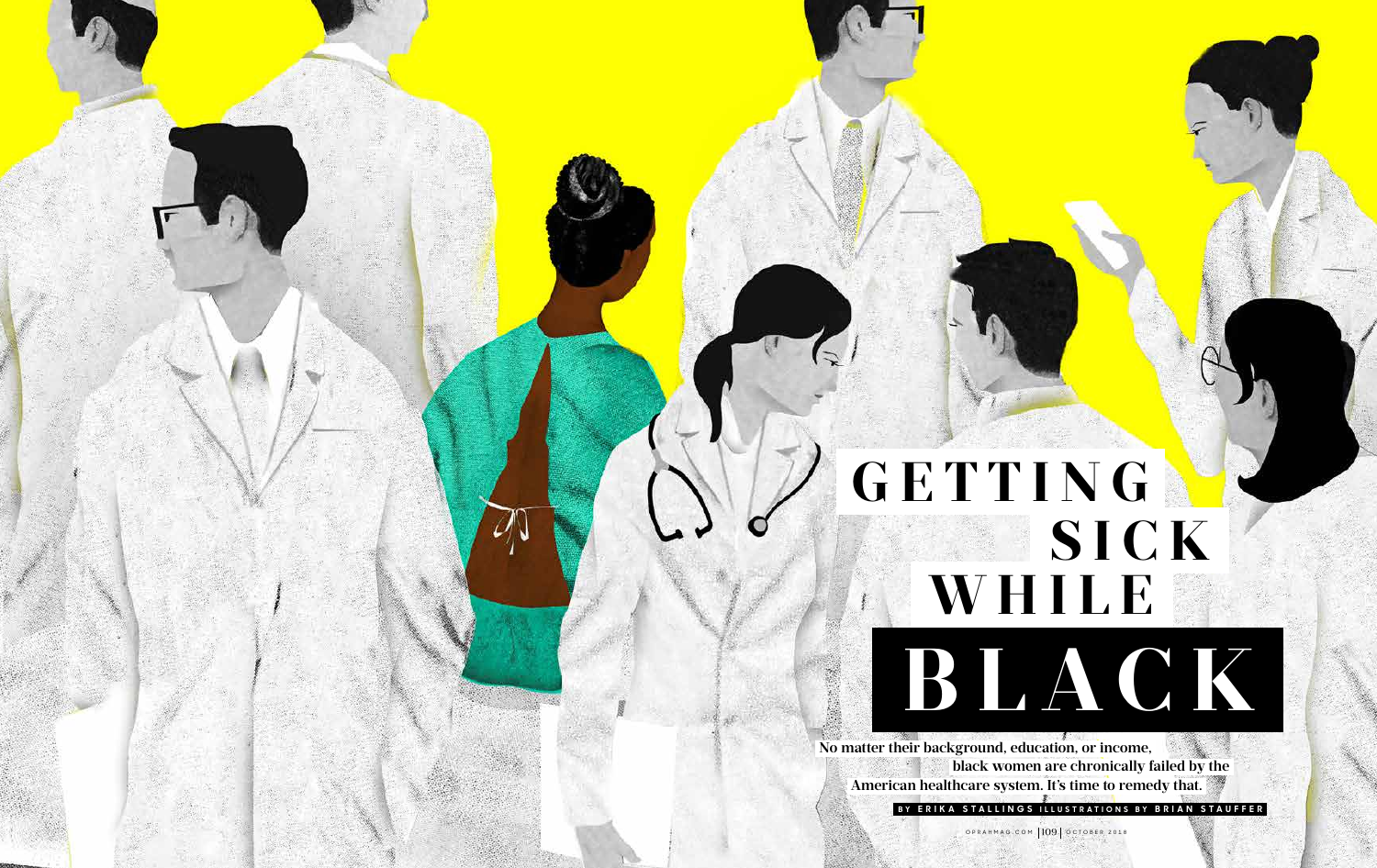across the country before making her choice. In contrast, when I've volunteered at BRCA education events for black women, they talk about struggling to find a genetic counselor of *any* rank.

So I was lucky—until the morning I was discharged from the hospital.

When I woke up after surgery, I was still groggy from the

anesthesia and slightly disoriented from the weight of my new breast implants. The walk from my bed to the bathroom felt like a marathon. I asked my mother to call a friend who could accompany us home in case we needed help getting up the stairs to my second-floor apartment. A nurse—a white woman probably in her 40s overheard me and said, "You didn't have surgery on your legs. I don't understand why you would need assistance."

More pressing was the matter of my surgical drains, installed postmastectomy on both sides of my chest to collect blood and lymphatic fluids. The left drain wasn't functioning properly, so I asked the same nurse if she could call one of the surgeons who'd performed the operation. I was nervous because my mother had suffered with an infected drain during her own mastectomy seven years prior; it had even been written in my chart during early-morning rounds that my left breast was slightly red. I didn't want to go home until I knew I was okay.

prescription for painkillers from an ER physician, even when experiencing the same level of pain and symptoms as a white patient. She's more likely to die at a younger age of heart disease.

#### Let's back up. To before a woman goes to the hospital. To before she even gets sick. Let's

To make matters more dire, and far more complicated, the disparities don't exist only in health outcomes—in how things turn out, for good or ill, once you seek medical treatment. Black women have worse *health*, period. We're more likely to live with diabetes, obesity, and high blood pressure. More likely to live with major depression. We have double the risk for stroke and, along with black men, are twice as likely to develop Alzheimer's.

Do genetics, income, and education level play a role in these stark differences? Of course. Does it matter that black women are less likely to have health insurance than white women? Without a doubt. But consider that even these factors are highly influenced and compounded by (and in some cases due to) racial injustices. And consider that black women fare worse not just when it comes to a few particular diseases or disorders, but across a wide spectrum. Then consider that the mortality rate for babies born to black women with a doctorate or professional degree is *higher* than the rate for babies born to white women who never finished high school. A picture begins to emerge of forces at once bigger, deeper, and more insidious at play.

To be clear: Getting the best results out of the American healthcare system can be difficult for anyone. Between byzantine insurance rules, the profits-over-people M.O. of corporatized care, and variations in resources and access depending on where you live, all patients must be proactive, informed, assertive, even at times aggressive. If you're a black woman, you'd just better be more so. And even that might not be enough.

go back 60, 80, 100 years, to the days of Jim Crow. The laws that codified racial segregation and discrimination took a measurable toll on black people's health. Nancy Krieger, PhD, a professor of social epidemiology at Harvard T.H. Chan School of Public Health, has found an association between Jim Crow laws and premature mortality rates for African Americans born in states where the laws were in place. Krieger cites a variety of potential reasons for the link, including lack of access to adequate medical care, excess exposure to environmental hazards, economic deprivation, and the psychological toll of dealing with racism as a matter of daily life.

Though Jim Crow laws were abolished in the mid-1960s, their effects endure. Krieger says, "My research shows they're still being reckoned with in the bodies of people who lived through that time." She's not speaking metaphorically. On the contrary, America's version of apartheid appears to have left its mark on a cellular level: Black women born before 1965 in Jim Crow states are to this day more likely than black women born at the same time in other states to have estrogen-receptor negative breast tumors, which are more aggressive and less responsive to traditional chemotherapy.

Krieger's findings align with the theory of "weathering," proposed in 1992 by Arline Geronimus, now a research professor at the

**DEADLY CONSEQUENCES** Age-adjusted mortality rates (per 100,000) for three leading killers in the U.S.

## Imagine this: You go to the doctor

and routinely feel unseen, unheard, misunderstood. Sometimes you fear you've been misdiagnosed. But your concerns are brushed off. You aren't apprised of the full range of treatment options—the doctor seems to assume they don't apply to you, or that you can't take in

all the information. Your local hospital is underfunded, the equipment outdated, frequently nonfunctional. You're denied pain meds. You're handled brusquely. Staff openly question your ability to pay.

While not every black woman has had experiences like this, they're disappointingly familiar to legions of us. Indeed, there is enough anecdotal and factual evidence to suggest that a dangerous color-based bias is baked into the American healthcare system, affecting even well-educated, uppermiddle-class patients—the type you might expect to be immune from such inequity.

Several years ago, I was one of those patients. In June 2014, at age 29, I underwent genetic counseling and testing and learned I had a BRCA2 gene mutation, an inherited condition that elevates the risk of developing breast and ovarian cancer. It turns out I was fortunate even to have access to this screening: A 2016 *Journal of Clinical Oncology* study found that black women, regardless of their risk level, are less likely than white women to

undergo genetic testing—in large part because physicians are less likely to recommend it to them.

When I opted for a preventive mastectomy later that year (black women who test BRCA-positive are also less likely to undergo riskreduction surgeries like this), I had a number of advantages. At the time, I was a litigation attorney at a midsize law firm, and my employer offered excellent health insurance that covered the full cost of my pre-op appointments and surgery.

My main advantage, though, was a strong social network. My college roommate happened to be married to a cancer researcher, who had given me a list of questions to bring to appointments. A friend who sits on the board of a nonprofit had referred me to a fellow board member, who, fortuitously, headed the cancer screening and prevention program at one of New York City's top hospitals. Amazingly, I'd gotten an appointment with this doctor within one week of emailing her to ask about genetic testing. Once I received my diagnosis, she helped me identify, and schedule appointments with, a respected breast surgeon and plastic surgeon.

This kind of access, I would come to learn, is a rarity among black women. Many of the white patients I meet in BRCA support groups got referrals through family friends or business or social connections; at one support-group meeting, the white daughter of a hedge fund manager recounted interviewing several leading oncologists from

But the nurse refused to contact the surgeon. She said the hospital would be penalized if I wasn't discharged within 24 hours of my admission, and that I'd have to deal with the drain as it was. Again, I requested that someone call my surgeon. Instead, a second nurse, also a white woman, was brought in to explain that there was no time—I needed to be out of the room. Which seemed strange for a highly regarded facility known for its patient-centered care.

After an extended back-and-forth involving the two nurses, a hospital administrator, my mother, and two friends I'd summoned for support, one of the nurses finally agreed to call my plastic surgeon. When she came to inspect the drain, she saw that the incision wasn't large enough to create a proper flow. After a five-minute fix, I was on my way with two functioning drains.

Although I can't prove that the treatment I received was racially motivated, I can say that the experience is consistent with what I hear from other black women. And it is markedly different from what I see on Facebook support groups for those dealing with BRCA mutations—an overwhelmingly white cohort. For instance: "I've met so many amazing nurses. I plan to track down the nurse who was there for me the first day after my mastectomy.... I want to send her flowers." I have never come across a white woman posting a story anything like mine.

In the past year, we've learned how dangerous it can be to give birth in this country if you're black: how we are three to four times more likely to die from pregnancy- or childbirth-related causes than white women, how black babies are twice as likely to die as white babies. In fact, from cradle to grave, a black woman in the U.S. can expect to have worse health outcomes than a white woman. She is 40 percent more likely to die from breast cancer—even though she's less likely to have breast cancer in the first place. She's more likely to die from cancer in general. She's less likely to receive a



White

**Black** 

Heart Disease Cancer

19

38

170

**Diabetes** 

211

171

194

YEAR: 2014. SOURCE: KAISER FAMILY FOUNDATION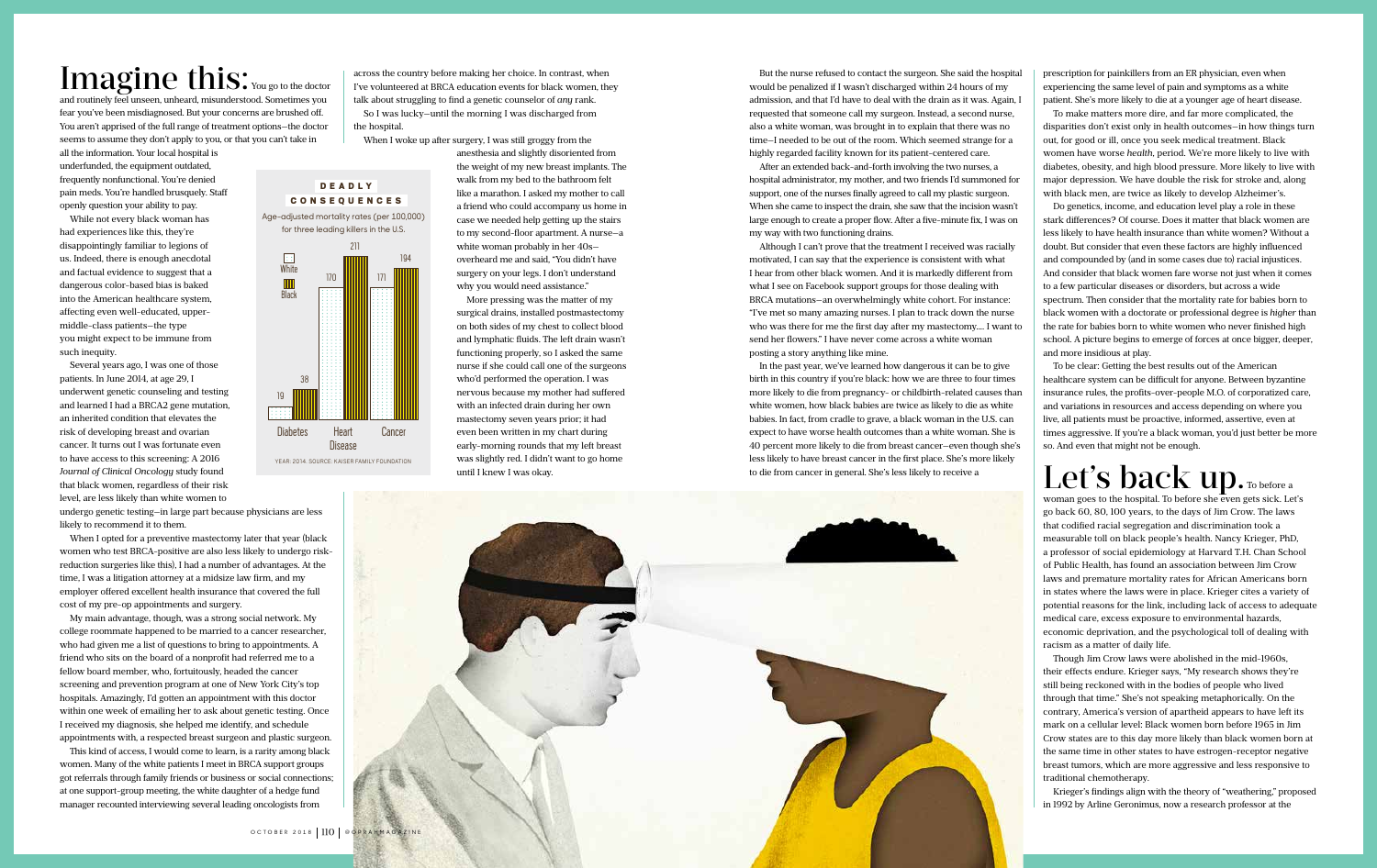University of Michigan's Population Studies Center. The idea is that over time, the toxic stress of dealing with discrimination (stress that has been found to result in increased cortisol levels and inflammation), leads to poorer health outcomes—as well as premature aging, since it can literally shorten our telomeres, the protective caps at the end of each of our chromosomes. According to a study published in 2010 by Geronimus and others, black women between ages 49 and 55 are an estimated *seven and a half years older,* biologically, than their white counterparts. In other words, just as a house continually battered by storms will eventually list, sag, and crumble, the health of black people in America is corroded by the relentless assaults of racism.

## Location, location, location.

That's the mantra of David R. Williams, PhD, a Harvard professor of public health, sociology, and African and African American Studies, whose research focuses on social determinants of health. Williams is convinced that de facto segregation—today, some 48 percent of African Americans live in neighborhoods that are majority black—is

a key driver of health inequities. "In the United States, your zip code is a stronger predictor of your health than your genetic code," Williams says.

Why? For starters, communities of color are more likely to be located in areas with higher levels of air pollution, which means the people who live in those communities are regularly breathing in higher levels of particulate matter, damaging particles that can lead to respiratory issues, lung cancer, and heart disease. In addition, research shows that black neighborhoods—defined as including 60 percent or more black residents—have the fewest supermarkets, and therefore less access to fresh produce and lean proteins. Black neighborhoods are also more likely to lack a local primary care physician (the odds of a shortage of such doctors are 67 percent higher) and may have a dearth of medical specialists (a 2009 study showed that more African Americans living within a county correlated with fewer colorectal surgeons, gastroenterologists, and radiation oncologists).

Researchers have also identified a connection between racial segregation and the quality of care a patient receives: A black patient who lives in a segregated community and undergoes surgery is more likely to do so at a hospital with higher mortality rates; facilities in such communities are often lacking in resources compared with those in primarily white areas.

LaToya Williams, 41, lives in a Brooklyn neighborhood where roughly 60 percent of residents are African American. "I like living here," she says. "I own my home. And the neighborhood has a suburban feel that's hard to find in the city." Williams, who works as a senior manager for primary care systems at the American Cancer Society, found a pea-size lump in her breast in January 2007. The local surgeon she visited ordered a sonogram, but then, Williams says, dismissed the lump as fatty tissue. Seven months later, it was the size of a walnut. Alarmed, Williams pushed for a lumpectomy, which led to a diagnosis of stage III invasive ductal carcinoma.

### The personal touch matters. But because

Williams was to start chemotherapy immediately, which meant she needed a port implanted below her collarbone to receive medications and IV fluids and have blood drawn for tests. The procedure was done at a Brooklyn hospital, by her surgeon. Williams recalls waking up afterward and telling her doctor she couldn't breathe. "He said that was a normal reaction after surgery," she recalls. Thirty minutes later, she was still gasping for air. Her mother was able to flag down a different doctor, who immediately inserted an emergency chest tube to help Williams draw breath. An X-ray revealed that her lung had been punctured during the port installation. This meant two weeks in the hospital for what is normally an outpatient procedure, as well as a frightening delay in starting chemo. When Williams finally did begin treatment, it was revealed that the port had been installed incorrectly and a new one

had to be put in her arm.

Williams's treatment regimen also included radiation. The hospital where she was getting chemo didn't accept her insurance for the treatment, so she turned to another one nearby (one that was recently given a D rating by the Leapfrog Group, a nonprofit that analyzes hospital performance). There was no direct subway line between her office and the hospital, so Monday through Friday, Williams had to make the 35- to 40-minute drive after work. However, on several occasions she arrived at the hospital only to learn that the radiation machine was broken and she wouldn't be able to get treatment that day. As a result, Williams says, her radiation regimen, which was supposed to be completed in eight weeks, took closer to ten. "That's the last thing you need when you're already scared for your life," she says.

In 2010, Williams shared her story at an alumnae meeting of a sorority

she'd belonged to in college (Alpha Kappa Alpha, America's first black Greek-letter organization for women). Afterward, another member, Kathie-Ann Joseph, MD, a breast surgeon affiliated with NYU Langone Health, introduced herself and told Williams about her work. (Joseph also co-heads the Beatrice W. Welters Health Outreach and Navigation Program at NYU Langone's Perlmutter Cancer Center, which provides access to breast cancer screening, treatment, and support for women in medically underserved communities.)

Over time, the two women

became friendly, and Williams warmed to the idea of meeting with a colleague of Joseph's to talk about breast reconstruction, which she underwent in 2012. On her first visit to NYU Langone's midtown Manhattan hospital, the contrast was dramatic: a lobby with the lush-plants-andsparkling-glass vibe of a posh corporate office, cafés with healthy food choices, helpful security guards "who didn't treat you like a criminal for simply asking questions," nurses who tended to Williams courteously and promptly, and "much nicer gowns." She resolved that the next time she sought medical treatment, it wouldn't be in Brooklyn. "I'll probably never go to a hospital near me again," she says. "Which is a shame. Everyone deserves to have good medical care in their own community."

research, new lifesaving therapies, and affordable coverage grab headlines, the "care" in healthcare is often discounted. "People discussing health disparities typically focus on access to insurance, but even in Massachusetts, a state that has universal coverage, African Americans still have poorer health outcomes which shows that access to insurance isn't enough," says Karen Winkfield, MD, PhD, a radiation oncologist and associate director for Cancer Health Equity at Wake Forest Baptist Health in Winston-Salem, North Carolina. "The question is whether people feel welcome and listened to." If a black patient, who may already have some skepticism about the medical system, has an encounter with a rude receptionist or a dismissive nurse, Winkfield explains, she is less likely to want to engage.

But behavior needn't be overtly hostile to be harmful. In a 2016 study, researchers videotaped interactions between nonblack oncologists and their black patients at cancer hospitals in Detroit, then asked each doctor to complete the Implicit Association Test, the most widely used measure of implicit bias. The findings: Oncologists whose tests showed greater bias had shorter interactions with their black patients, and their patients rated the interactions as less supportive and had less confidence in the recommended treatments.

Even more troubling is when physicians make judgment calls rooted in racial stereotypes. When researchers at the University of Virginia investigated why so many black Americans are

undertreated for pain, they found that a significant number of medical students and residents held wildly erroneous beliefs about biological differences between black and white people (e.g., that black people's nerve endings are less sensitive than whites', or that black people's skin is literally thicker).

"With any doctor, there's already an imbalance of power because you're vulnerable, and you have to trust this person," says Holly Spurlock Martin, a developmental psychologist in Upper Marlborough, Maryland. "But if you're black and your doctor isn't, there's an extra layer of concern. So when you find a good black doctor, you think, *I found gold.*" That's just how precious, and rare, it can be: Only 5.7 percent of all physicians practicing in the U.S. are African American, out of a population that is over 13 percent black.

"I definitely trust white male doctors less—and to be honest, I trust white female doctors less, as well—unless they come recommended by a person of color," says Lisa, 35, a vice president and senior counsel at a major financial services firm. "I'm also very active in my care and push back on doctors. I make them explain everything, and then I throw in my two cents. That always surprises them. I feel like I then get put in the 'educated' category, at which point they either start to respect me and take the time to explain things to me, or they get pissed off because they think I'm challenging their intelligence."

Many black women are experts in broadcasting the signs and signifiers of education and success in the interest of receiving better medical care. "From an early age, my mother always made me 'dress up' to go to the doctor," says Chelsie White, 29, who works as a senior technical associate at a social science research firm and

 DOC, DOC , WHO'S THERE? Breaking down the race and ethnicity of U.S. physicians and surgeons.

 $s$ ian 22.6 $^{\circ}$ 

 $B$ lack 5.7% Other 3.5%

White 68.2%



YEAR: 2016. SOURCE: DATA USA